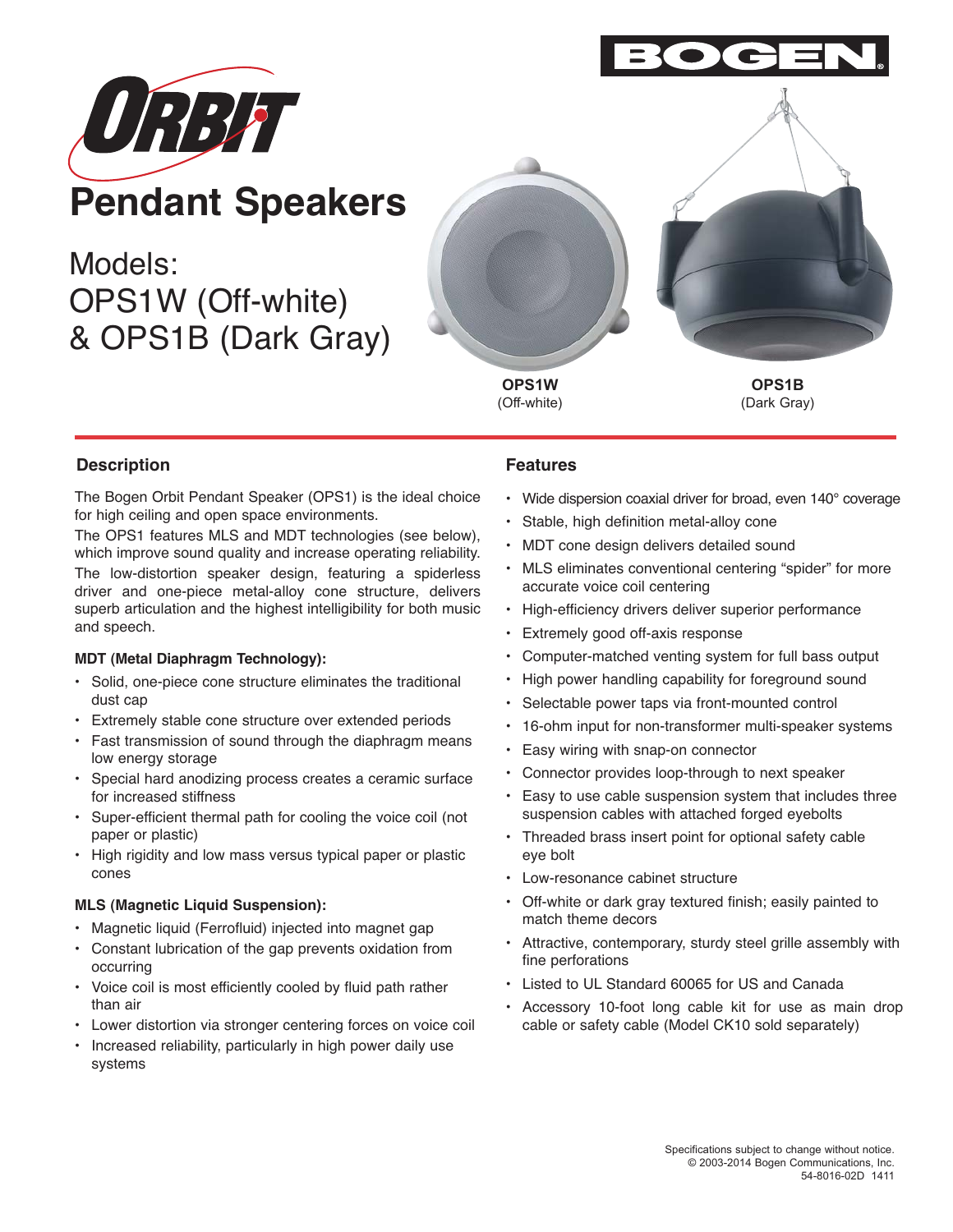## **Technical Specifications**

| <b>SPECIFICATIONS</b>                    | OPS <sub>1</sub>                                                                                             |
|------------------------------------------|--------------------------------------------------------------------------------------------------------------|
| Frequency Response (-10 dB) <sup>*</sup> | 45 Hz to 19 kHz                                                                                              |
| <b>LF Driver</b>                         | 6-1/2" MDT Metal-Alloy Cone (MLS Voice Coil Centering System)                                                |
| <b>HF Driver</b>                         | 20mm (3/4") Polycarbonate Dome                                                                               |
| Sensitivity (1W/1m)                      | 89.5 dBspl (Average 100 Hz - 10 kHz)                                                                         |
| <b>Dispersion</b>                        | 140 degrees                                                                                                  |
| <b>Impedance Ratings</b>                 | Low (16 ohms) / High (70V/100V)                                                                              |
| Power Input (Max.)                       | 100W @ 16 ohms; 32W @ 70V/100V                                                                               |
| Power Settings (in watts) <sup>†</sup>   | 70V: 32, 16, 8, 4, 2, 1<br>100V: 32, 16, 8, 4, 2                                                             |
| <b>Enclosure Material</b>                | Fire-rated (94VO) ABS                                                                                        |
| <b>Grille Material</b>                   | Powder-Coated Perforated Metal                                                                               |
| <b>Terminations</b>                      | 4 Terminal Snap-Lock Input Connector                                                                         |
| <b>Product Weight</b>                    | $10$ lb.                                                                                                     |
| <b>Speaker Dimensions</b>                | 15" dia. x 9-1/4" D                                                                                          |
| <b>Included Accessories</b>              | (3) Suspension Cables; (3) Forged Eye Bolts; (3) Nuts;<br>(1) Quick-Snap Clip; (1) Snap-Lock Input Connector |
| <b>Optional Accessories</b>              | Cable Kit (CK10)                                                                                             |
| <b>Enclosure Finish &amp; Color</b>      | Textured Off-white or Dark Gray                                                                              |

\* Free-Space Response, 16-ohm input

† Front panel switch selected (under grille)

## **Architect & Engineer Specifications**

The loudspeakers shall be ORBIT Model OPS1W (Offwhite), and OPS1B (Dark Gray) or approved equivalent, consisting of one 6-1/2" (nominal) low frequency transducer, and one 20mm (3/4") (nominal) high frequency transducer with a filter network for dividing frequencies between the transducers.

An injection-molded, ABS material containing fire inhibitors with a 94VO rating, shall house all components.

The enclosure shall be supplied in either off-white or dark gray in color with a mild texture finish to promote paint adhesion if desired. A perforated speaker grille shall be made from heavy-gauge steel, color-matched to the enclosure.

The low-frequency driver shall utilize a metal-alloy cone with hard-anodized surface treatment for rigidity and corrosion resistance. The cone shall provide a heat transfer element for the voice coil under high-power input. A compounded rubber cone surround shall be formulated to withstand environmental conditions with high or low heat, high or low humidity, and ultra-violet light. The voice coil shall be protected via a high gauss low viscosity magnetic liquid (ferrofluid), to prevent corrosion from occurring in the magnet gap. The fluid will also serve as a thermal path to further reduce heat build-up in the voice coil. The driver will utilize the ferrofluid to provide a centering force for the voice coil in the magnet gap.

The high-frequency driver shall utilize a diaphragm consisting of black polycarbonate. Ferrofluid shall dampen the voice coil and facilitate the transfer of heat from the coil to the magnet structure.

The hanging cables shall be designed with forged eye bolts captured on one end to attach directly to the enclosure. The other end of the cables shall have a secured loop that will attach to a quick connect clip. An integral safety cable attachment point shall be included in the enclosure. An optional 10-foot cable kit (CK10) shall be available to serve as a back-up safety cable or main suspension drop cable. An internal safety strap ensures that the drivers are secured to the upper suspension.

The input connector shall be a 4-screw snap-lock removable connector, providing "loop-through" for additional speakers.

Power input selection shall be via a front-mounted rotary switch, located under the removable grille. 70V (highimpedance) tap selections shall be 1, 2, 4, 8, 16, and 32 watts; 100V (high-impedance) tap selections shall be 2, 4, 8, 16, and 32 watts. A low-impedance 16-ohm selection shall also be provided. Dispersion area shall be 140°.

Dimensions of the speaker shall not exceed 15" diameter x 9-1/4" high. Product weight shall not exceed 10 lb.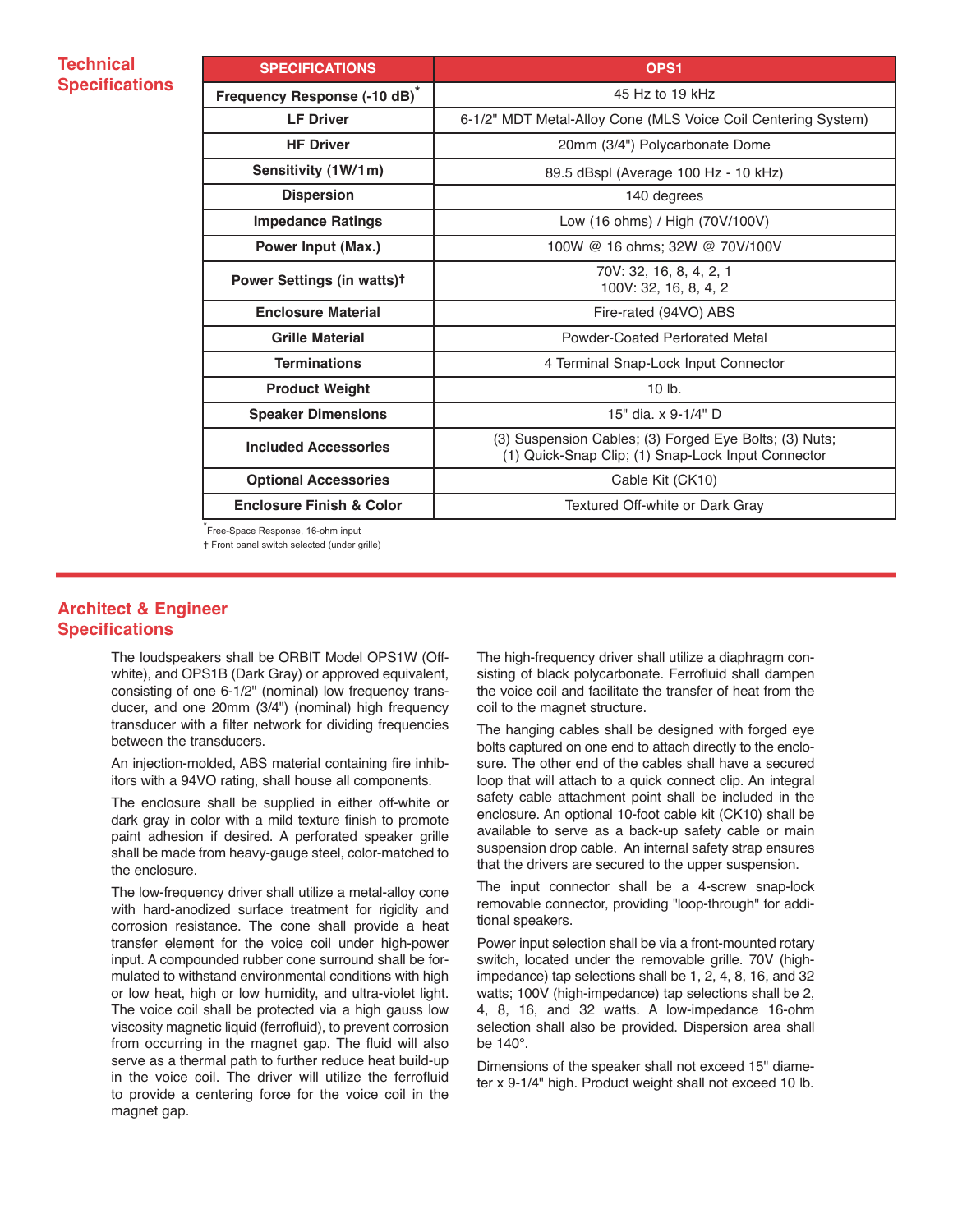